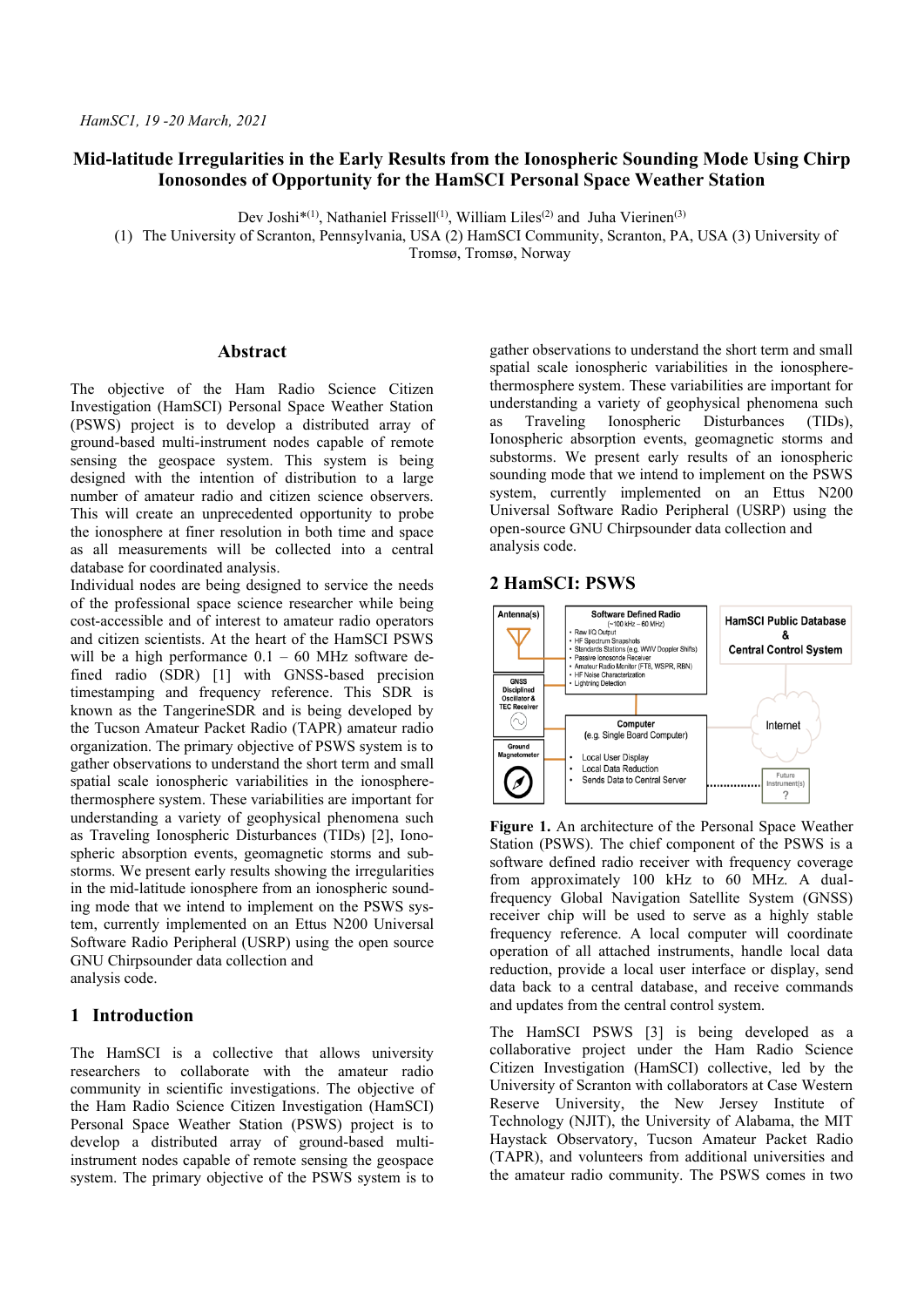flavors: a performance-driven FPGA-based software defined radio version (TangerineSDR) and a low-cost version (Grape). The goal of the current project at the University of Scranton is to develop an ionospheric sounding mode that will be implemented on the Performance-Driven (TangerineSDR) PSWS model. The mode currently being implemented is Juha Vierinen's GNU Chirpsounder2, which generates oblique ionograms from FM Chirp Ionosonde Signals of Opportunity.

# **3 Methodology**



Figure 2. An ionogram processed with Chirpsounder2 software showing the single-hop and the multi-hop propagation of high-frequency (HF) radio waves transmitted from Relocatable Over-the-Horizon Radar (ROTHR) site in Virginia to Spring Brook, Pennsylvania the receiver station on Nov. 17, 2020. A movie of the ionograms as received for the day Nov 17, 2020 is available here:

<https://www.youtube.com/watch?v=Z085Kd-XDQo> .

#### The software Chirpsounder2

[\(https://github.com/jvierine/chirpsounder2\)](https://github.com/jvierine/chirpsounder2) can be used to detect chirp sounders and over-the-horizon radar transmissions over the air, and to calculate ionograms from them. The software relies on Digital RF recordings of HF. This is a new implementation of the GNU Chirp Sounder. This new version allows the automatic detection of chirps without prior knowledge of timing and chirprate. The process starts with a data capture with THOR/ (comes with DigitalRF), a USRP N2x0, a GPSDO, and a broadband HF antenna.

The following parts of the chirpsounder2 software are then implemented to plot the ionograms from the collected data:

**detect chirps.py**  $#$  To find chirps using a chirp-rate matched filterbank

**find timings.py**  $#$  To cluster detections and determine what chirp timings and chirp rates exist

**calc\_ionograms.py** # To calculate ionograms based on parameters

**plot** ionograms.py  $#$  To plot calculated ionograms

The steps are further illustrated in the block-diagrams:



**Figure 3.** The steps involved in data collection and execution of the Chirpsounder2 software package.



#### **Figure 4:** The Universal Software Radio Peripheral (USRP) N200 kit. Image Source: <https://ettus.com/all-products/un200-kit>



Figure 5: The receiver Location in Spring-Brook, Pennsylvania.  $93.6'$ 



**Figure 6:** The ZS6BKW Multiband HF Antenna employed in receiving the HF signals at the receiver station. Image Source:

https://www.awarc.org/the-zs6bkw-multiband-hf-antenna/

### **4 Results**

From the ionograms created after receiving the chirpsignals and processing using the software package Chirpsounder2, the spread in the echoes received from the F-region traces are taken to be indicator of the irregularities [4] in the mid-latitude ionosphere. These